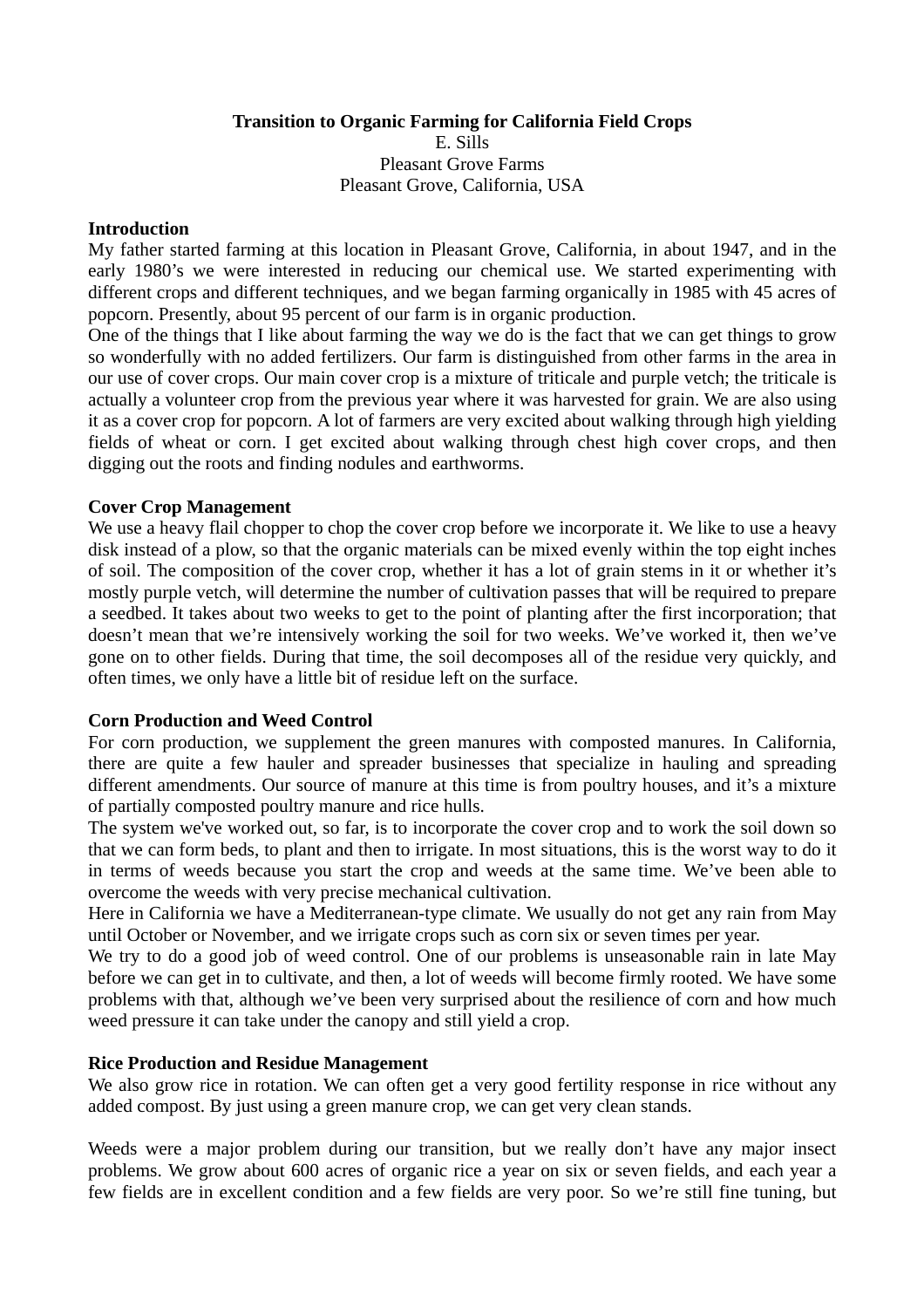our average yield has been okay. While we are able to control weeds in the rice paddies themselves, we have border areas on the levees to the fields, and we are using sheep as a grazing animal to help control weeds and weed seed production on the levees. The sheep are controlled with electric fences.

For years it was standard practice in the Sacramento Valley to burn residues from rice production after harvest. Presently, there is legislation in progress to phase out burning. By the year 2000, I think the majority of rice burning will be eliminated, thus, farmers are faced with the question of what they are going to do with their straw.

Since we are faced with the same question, we've been experimenting with several methods of handling and utilizing the straw. One method is to sow purple vetch seed into a flooded field just prior to draining. After harvest, when the canopy is removed, the vetch gets more sun and it starts to grow up over the rice straw. We either summer fallow the following spring or we let the vetch go to seed and then harvest the seed for use in other fields.

In the other method, we try to work the straw into the soil with a heavy disk. Later we'll sow vetch seed which germinates with the winter rains and produces green manure. The extra nitrogen will help to decompose the incorporated rice straw. We are presently cooperating with the University of California Extension Service on a field experiment to study the effects of using purple vetch as a green manure for the decomposition of soil-incorporated rice straw. We have devoted 15 acres to this study which consists of half-acre plots.

## **Seed Cleaning and Marketing**

One of the main considerations for selection of crops in a rotation is what we can market. When we first grew popcorn, we sent it to a mill to be screened and bagged. Then we decided that we should do this ourselves, which allowed us to access a lot of other markets.

We run popcorn and yellow corn used for food through a seed cleaner. We also clean our own legume seed. We started with used equipment on a cement slab outdoors; we've since gone into a building with a little better equipment. We also sell, you might say, our diversity in cropping and in the amounts we sell. We sell anywhere from a 25-ton truck load of organic yellow corn for food use to two small pallets of any organic corn or beans (about a thousand pounds at a time) to natural food distributors.

# **Almond Production**

We established an almond orchard on 100 acres from about 1985 through 1989 in the same location where my father started an orchard in 1960. It's just now coming into production. In the earlier orchard, we used nearly all the chemicals known to man on those almonds, and we still had a significant amount of worm damage. When we began the new orchard, we did not use herbicides, and we used reduced tillage underneath the trees. We found that we had less worm damage than when we were spraying; this result was also demonstrated to a large degree by Lonny Hendricks, a Cooperative Extension Agent in Mercer County. Basically, we really don't have any insect problems on almonds.

Our main problem is brown rot blossom disease which is worse when unseasonable rains occur during the spring bloom period. We're also interested in nutritional effects of fertilizers on the trees to enhance their resistance and in copper applications, which are allowed under the current California organic standards.

Because we don't use herbicides in the orchard we have some specialized equipment. A weed badger with a mower head attached hydraulically articulates around trees with sprinklers in the tree row. If we do a good job, we get a good set of almonds. Unfortunately, with a good first set of blooms tightly packed together, unseasonable rain can cause some severe disease problems.

### **Crop Rotations and Soil Types**

We are trying to find a rotation that works for us. We let one of the rotations (triticale and vetch